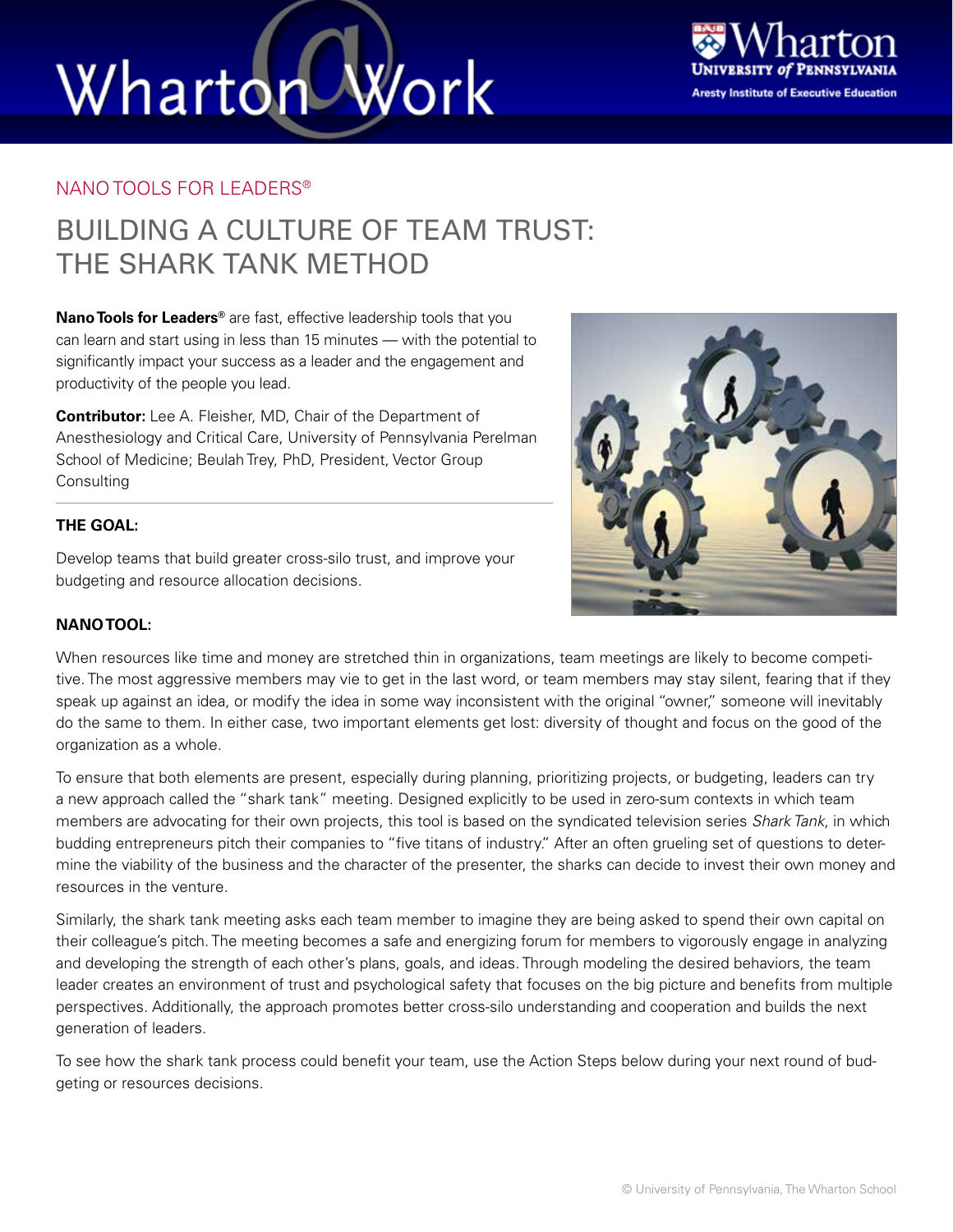### Wharton Work



#### **ACTION STEPS:**

- **1. Explain:** As the team leader, explain the shark tank process and why you are using it. The benefits listed above can help convey this information. Also let your team know that you as the leader will ultimately make the decision, but that you want it to be the most informed decision, using all of their insights and perspectives.
- **2. Present:** Ask each team member to create a powerful, compelling argument for why they should get support for their project, vision, or mission — and then present it in a full-team meeting. They should be very clear about why and how it is important. Keep in mind that not all projects may be intended to improve a product or service, or to grow revenue. Some may have a goal of improving retention and engagement or investing in people to benefit the long-term success of the organization.
- **3. Question:** Use the following questions to "grill" each team member when they present their argument. The team leader should question first, modeling the culture of trust and psychological safety he or she is creating. Other team members can join in, adding questions from their own perspectives.
	- What is our overall mission and how does this advance it?
	- Do you really need that much money? Could you do it for less?
	- What resources could we leverage elsewhere to achieve those goals?
	- What other benefits does your plan have for the company as a whole, beyond financial ones?
	- What is this plan's priority compared to and why?
- **4. Review:** When the process is complete, and the team understands the nuances and complexity of the proposal, begin building towards a recommendation for how to proceed. What did team members learn that they didn't know before the meeting? Who is willing to support another member even if it means not getting everything they asked for? Which projects, budgeting models, etc. would best contribute to the success of the organization? These insights are used to help guide decisions.
- **5. Decide:** You as the leader are ultimately responsible for the decision, and you can create greater trust and help develop the strategic thinking of your team — by explaining your reasoning. At your next team meeting, explain why you decided as you did, and what information was most important in guiding you to your conclusion. Also acknowledge the specific contributions of each team member whose questioning and strategic thinking added value to the decision-making process.

#### **HOW LEADERS USE IT:**

At an academic institution, one departmental team member was attempting to get financing for new research initiatives. Some questioned why they should fund something that may never increase the department's budget, and would decrease the funds available for other team members' projects. As a part of the shark tank experience, the research lead passionately reminded the team that research was consistent with their core mission and distinguishes them as an academic department. As such, it should be a strong priority. Everyone knew this implicitly, but his persuasive argument and the questions and open conversation that followed engendered a willingness and enthusiasm to support his mission and produce new ideas, even if it meant other team members didn't get everything they requested for their silo.